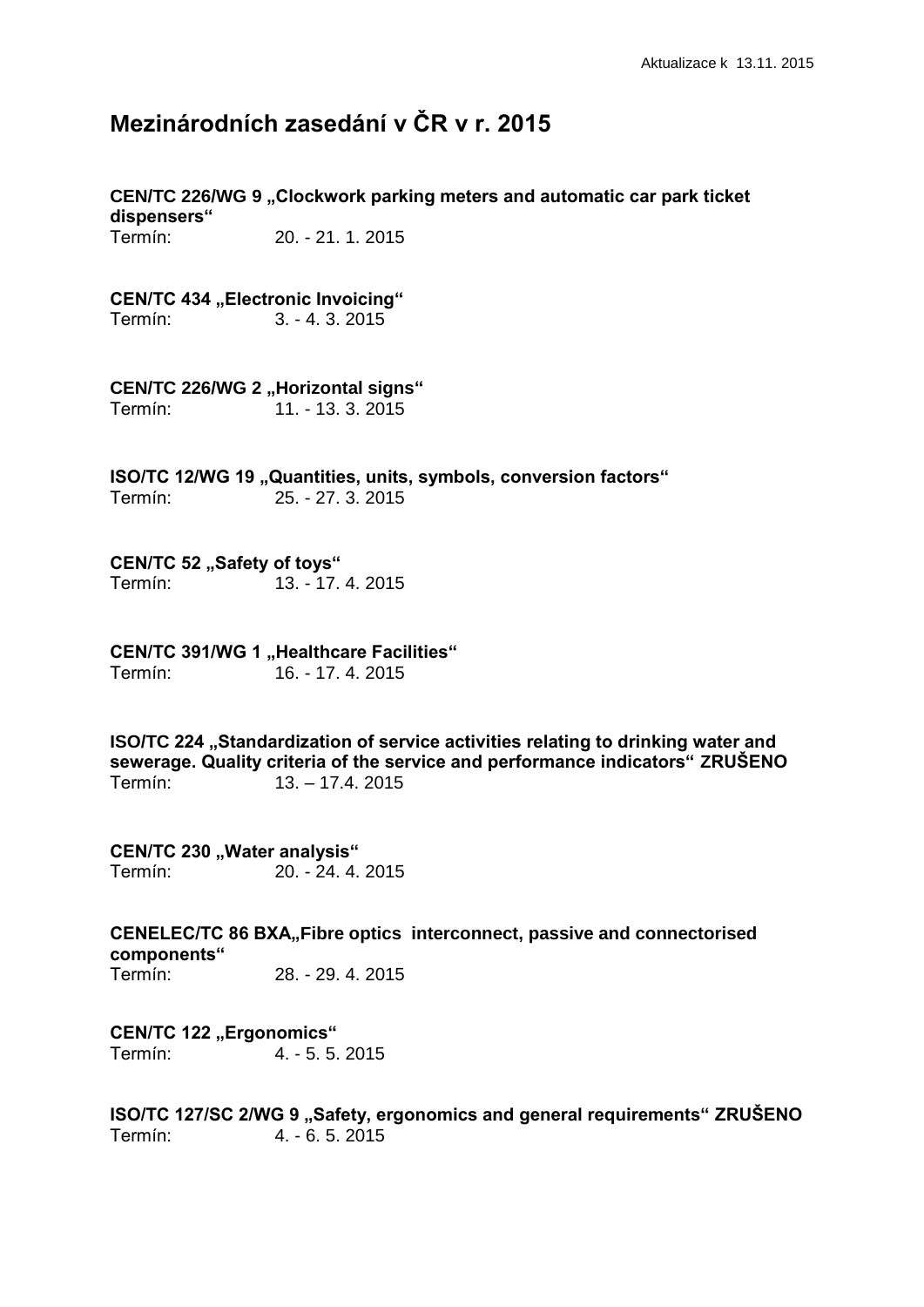**CEN/TC 256/WG 47 "Braking"** Termín: 11. - 12. 5. 2015

**ISO/TC 146/SC 3/WG 22 "Ambient atmospheres"** Termín: 18. 5. 2015

**IEC/TC 113** "Nanotechnology standardization for electrical and electronics products and systems" + **ISO/TC 229/JWG 2** "Nanotechnology" Termín: 18. – 22.5. 2015

**IEC/TC 15** "Solid electrical insulating materials" Termín: 1. – 5. 6. 2015

CENELEC/TC 62 ..Electrical equipment in medical practice" Termín: 9. - 10. 6. 2015

**CEN/TC 256/WG 47 "Braking"** Termín: 16. - 18. 6. 2015

**CEN/TC 160/WG 6 "Protection against falls from height including working belts - Definitions"** Termín: 17. - 18. 6. 2015

**IEC/TC 56/ WG 3 "Dependability management" ZRUŠENO**

Termín: červen 2015

**CEN/TC 151/WG 1 "Earth-moving machinery - Safety"** Termín: 29. 6. – 3.7. 2015

IEC/TC 87// SC 62D/ WG 3 "Ultrasonics" Termín: 30. – 31.7. 2015

**CEN/TC 52/WG 3 "Safety of toys. Mechanical, physical and general properties"** Termín: 26. 8. – 27.8. 2015

**IEC/TC 1 ..Terminology"** Termín: 14. – 18.9. 2015